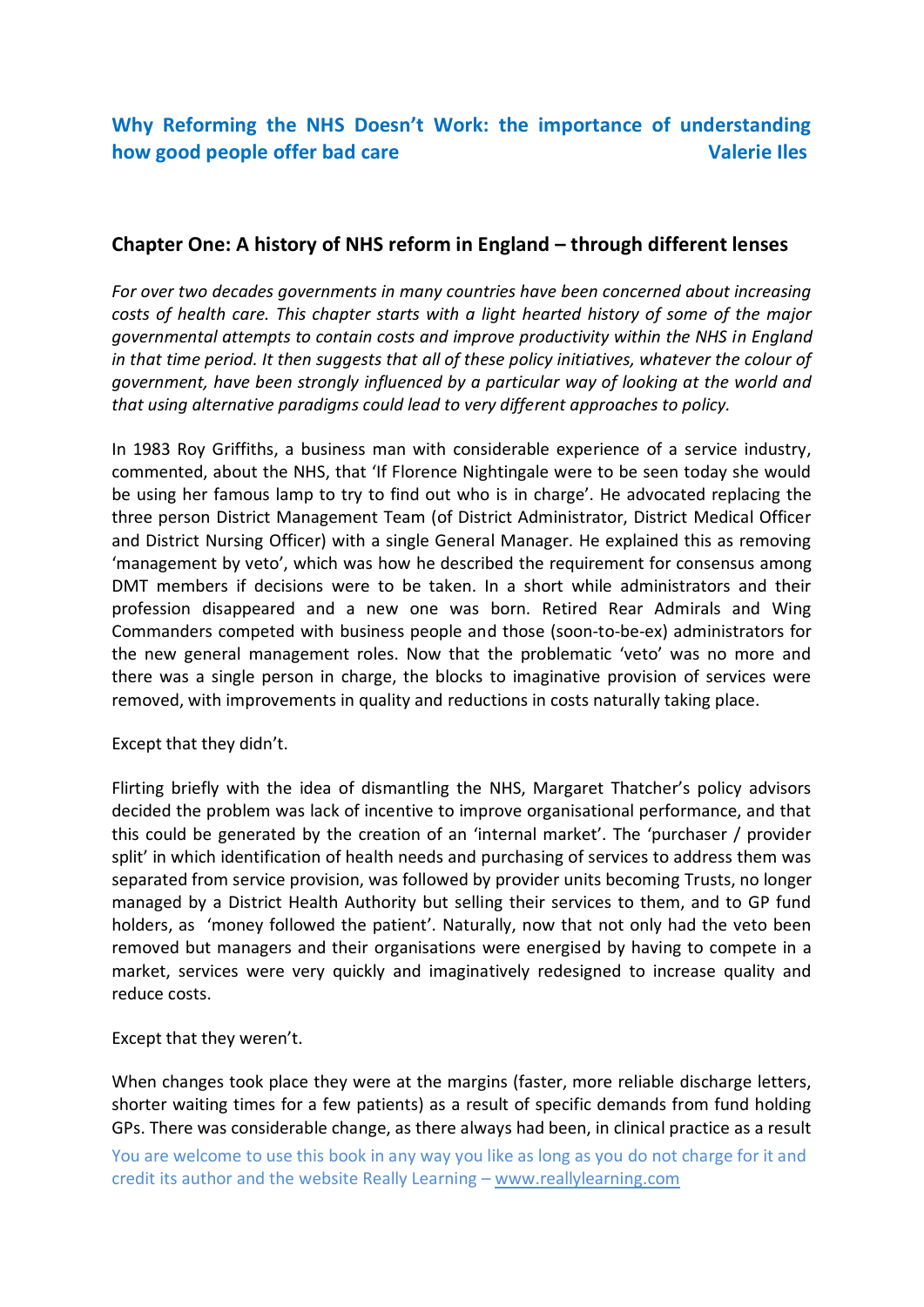of new technologies and also as a result of a newfound emphasis on 'evidence based medicine', but the design of services as a whole remained resolutely familiar.

With GP Fund Holding unacceptable to the incoming Labour government, Primary Care Groups and then Primary Care Trusts were formed, in which GPs and other primary care professionals would influence commissioning decisions (which replaced purchasing decisions) through membership of the Professional Executive Committee which was 'the engine room' of every PCT. At the same time the government invested very considerable additional funding and, to ensure it would not be wasted, imposed access targets for a range of services (that were so far from the practice of the time that most providers found them highly challenging) and a requirement that all parts of the system live within their financial means. A culture of 'personal accountability' was encouraged, in which individual managers were held accountable for the performance of large complex interdependent systems, which was another way of energising managers to focus on organisational performance (this time against the targets). This combination of money and reforms led inevitably to the thoughtful redesign that provided better care, shorter waiting times, and lower costs.

Except that they didn't. Even when expertise in service redesign was fostered in a central Modernisation Agency, which seconded excellent health care professionals from specific specialties to generate best practice service templates, local clinicians often resisted implementing them. Targets were, largely, met through additional expenditure and, as there were other calls on the new money (commitments to additional services, new technologies, pay increases, new buildings and plant…) most organisations found it increasingly difficult to stay within budget.

So, if this wasn't the answer what would be? If removing management by veto, giving managers the power and the energy to implement change, informing commissioning decisions with clinical opinion, and ensuring sufficient redesign expertise within the system, does not lead to change on the scale that is needed, what would? Suppose all hospitals were autonomous Foundation Trusts which entered into binding contracts with powerful, well-informed commissioners and they were allowed to succeed or fail according to their ability to offer services of high quality and low costs. Suppose too that patients chose for themselves the service provider they preferred, and that there were a national tariff for payments so that efficient providers were rewarded and inefficient ones penalised, then it would be in the interests of managers and clinicians alike to redesign their services and cut out waste and focus on quality*. 1*

-

**<sup>1</sup> This is the system described by Monitor (the organisation monitoring the capability of Foundation Trusts ) in English Healthcare 2008-9, An interpretation of the government's reform vision. Monitor. April 2005. There actual words were:**  *'Providers, purchasers and transactions are the heart of the day to day running of the [health care] system'.*

You are welcome to use this book in any way you like as long as you do not charge for it and credit its author and the website Really Learning – www.reallylearning.com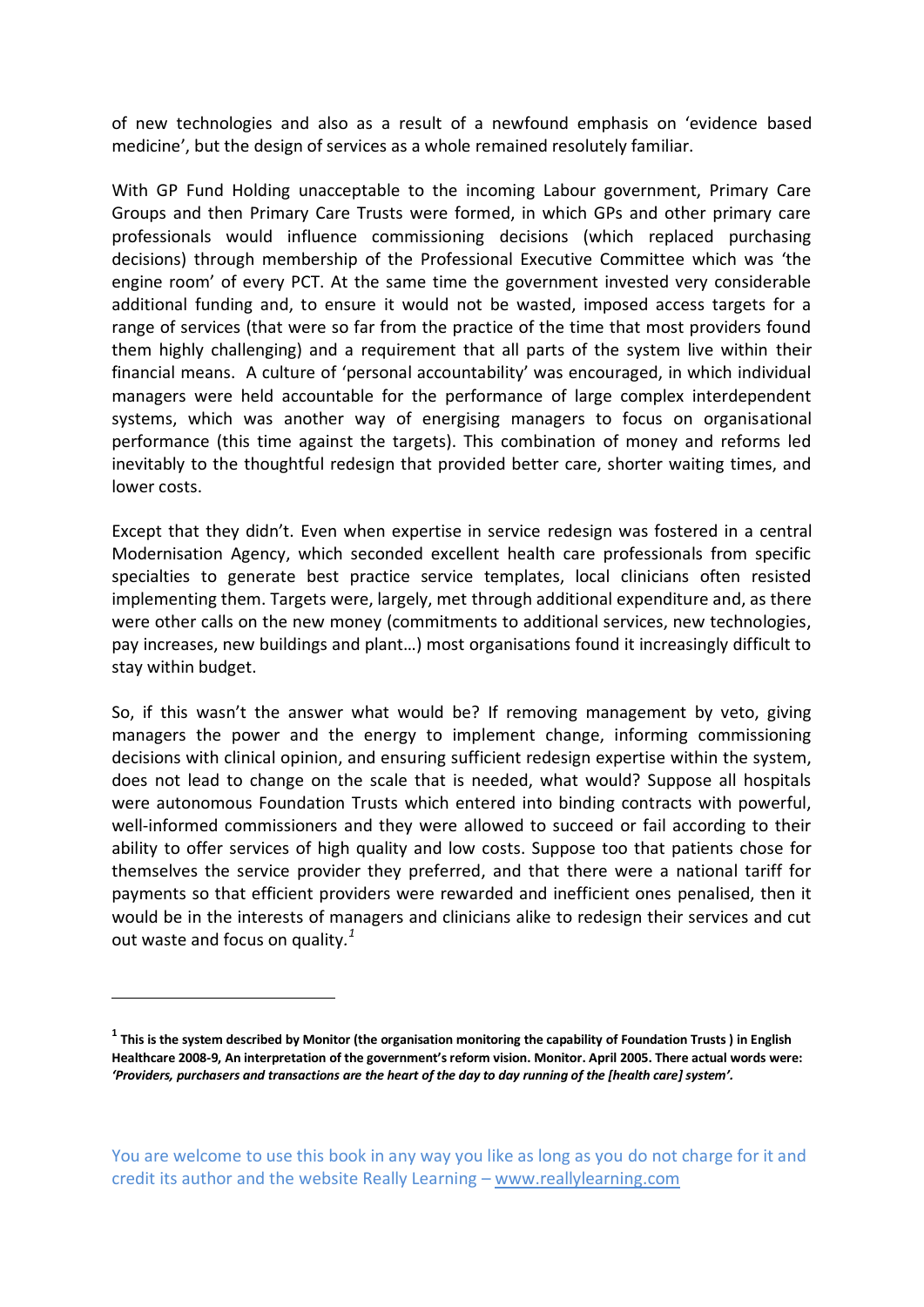And of course that worked well.

Well it would have done. All it needed was for:

1. Clinicians to behave like professions in many other industries, recognise a management hierarchy and do as they are told

2. The press to lose their habit of reducing complex situations to simple fights between 'goodie-baddie' caricatures in which they almost inevitably cast doctors as goodies and managers and politicians as baddies

3. MPs not to mind negative coverage in the media

4. The unremitting emphasis on organisational performance not to impede the thinking across organisational boundaries that was necessary for service redesign to yield highest quality lowest cost care

5. Health care organisations in England to behave in a completely different way from those everywhere else. When similar incentives have been introduced elsewhere (e.g. the US) they typically trigger an initial reduction in costs through greater efficiencies which is then followed by a larger and more sustained increase in costs as hospitals try to gain competitive advantage either by adding 'kit' (e.g. the latest scanner, DVDs in private rooms) and/or by securing a regional monopoly which allows them to increase prices and/or 'game' successfully with funders.

This is uncannily reminiscent of the joke:

*A physicist, a chemist, and an economist are shipwrecked on a desert island with only a can of beans to eat and with no tin opener or any other tools. The physicist suggests using a stone and calculates the correct angle, mass, and velocity that would split open the can. The economist vetoes this suggestion on the basis that it will spill the beans. The chemist then offers to use some local plants to make an acidic juice that will corrode the metal and open the can. The economist vetoes this too on the basis that it would contaminate the beans. Finally the other two ask for a suggestions from the economist. 'Oh this is very straightforward' he says, 'first, assume we have a can opener.'* 

So another change was needed and this time it was agreed that commissioning was the problem, that it needed to be tougher. So PCTs were merged into fewer, larger (hence stronger) units and a major management consultancy advised on how to make NHS commissioning 'world class'. Their detailed lists of competences, descriptors and examples of evidence that commissioners could provide to demonstrate their competence were deemed helpful by the new PCT leaders who invested considerable amounts of time, energy and money in enhancing (and demonstrating) the competence of their organisations. In this they were very ably assisted (if they chose) by the same management consultancy.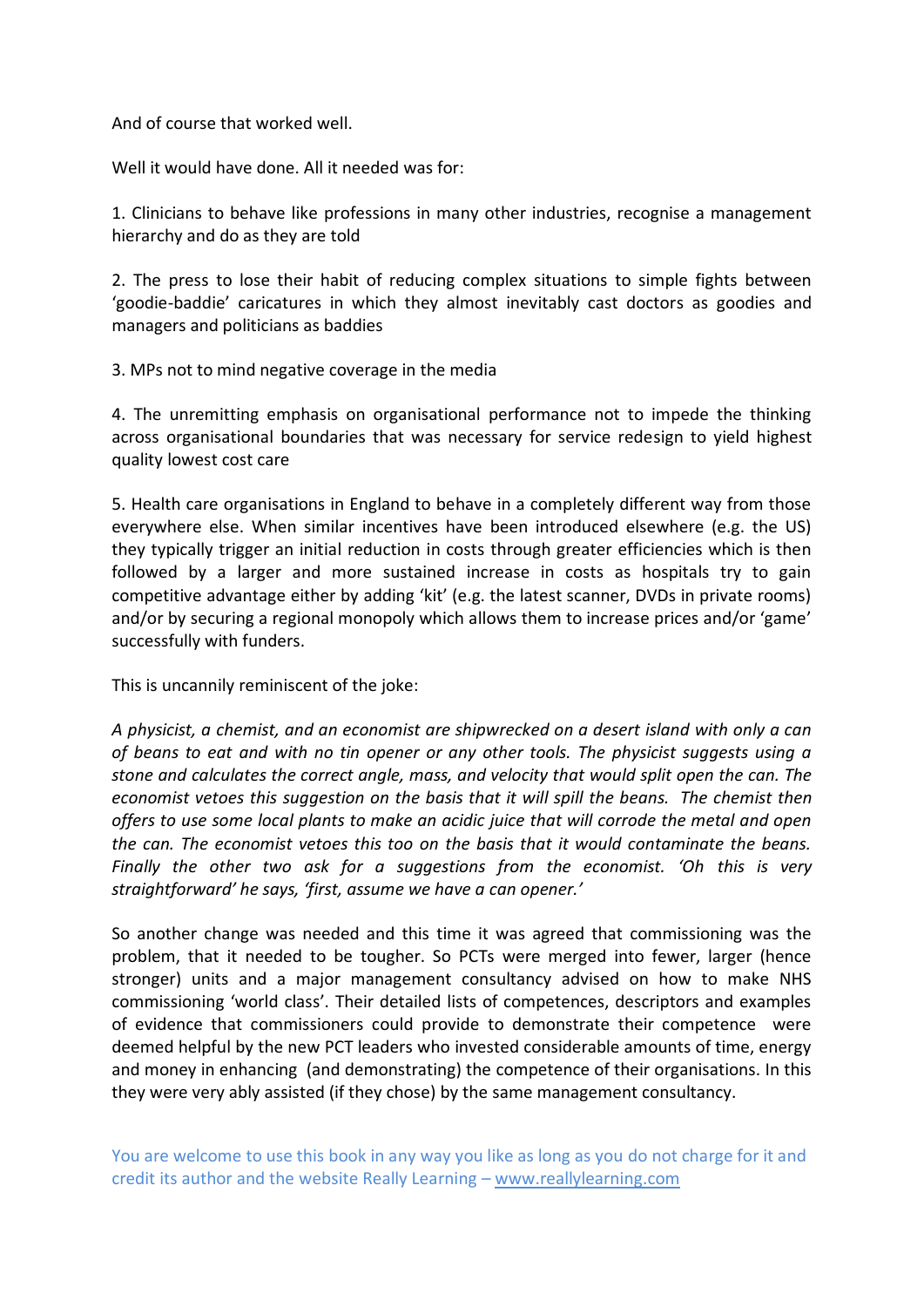So now that tough negotiators from the high status acute care organisations met their match in world class negotiators from the PCTs and both sets were informed by better and better information and were meeting regularly as required within the competences, health care naturally became sensibly planned, with local needs well researched and converted into a credible list of local priorities , and care was delivered in seamless packages across primary, secondary and tertiary care boundaries, with clinical quality and patient experience a focus for all involved.

Well it should have done.

-

Instead recorded admission rates to hospital rose steadily and inexorably, to the consternation of PCTs and their bosses, the Strategic Health Authorities, and to the financial advantage of hospital trusts.

In the absence of credible studies of the causes, accusations flew. GPs were too lazy and greedy to make appropriate referral decisions. Patients were ever more demanding and were insisting on unnecessary prescriptions and referrals. Hospitals were admitting too readily, indeed were using admission as a means of meeting the 4 hour A and E target. Salaried GPs were over-referring. Out of Hours GPs were over-referring. Doctors in acute trusts were actively encouraged to offer procedures they might have rationed before. There was no increase in admissions only in coding<sup>2</sup>.

Whatever the cause, the hugely generous growth monies that could have been used to develop 'world class' services across primary, secondary and tertiary care, based on thoughtful, sensitive redesign that incorporated the experience and enthusiasm of all the clinicians involved, made its way to acute trusts, whose managers now had no incentive to rethink ways of working, or indeed to do anything other than congratulate themselves on 'running successful organisations'<sup>3</sup>.

PCTs could do little but grind their teeth and make cuts in the services they directly managed: community services. Indeed these became, once again, the subject of vacancy freezes, skill mix reviews, and general asset stripping and budget reduction, just as they always had done – from the days of the old District Health Authority onwards.

In the midst of this two enquiries into 'excess deaths' at a hospital in Mid Staffordshire reported shocking lack of care on some 'care of the elderly' wards – which seemed to stem

 $2$  When every GP in Plymouth agreed to make referrals through a single referral centre, enabling accurate data to be collected, it became clear that there was no increase at all in referral rates.

 $3$  This was the answer given by a Foundation Trust CEO when asked how they accounted to members of their community who were deprived of other services as a result of their capture of this money 'I make no apology for running a successful organisation '.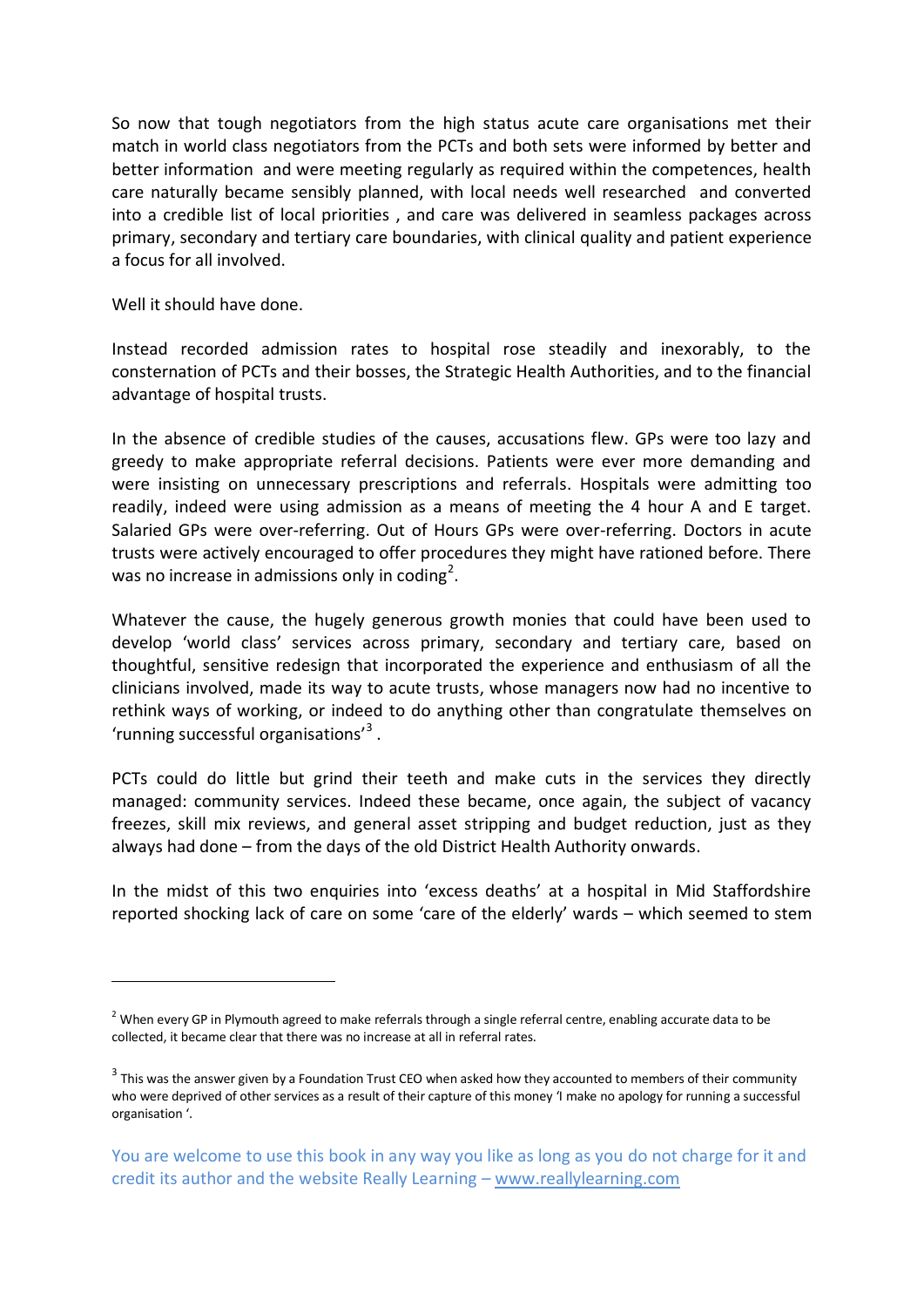from inadequate staffing levels<sup>4</sup>. At the same time the Patients Association published a number of similar case studies from a number of different hospitals. It appeared that at a time of unprecedented financial support, care in at least some parts of the NHS was not just poor but scandalously so.

Is there another way of looking at this?

### **A different history of the same events**

<u>.</u>

The lens through which the health care system has been viewed in all these initiatives is a managerialist (or perhaps MANAGERIALIST<sup>5</sup>) one, strongly influenced by the economists' view of the world. This is so much part of the zeitgeist that many of us have forgotten there are others. If instead we consulted a historian, or anthropologist, a sociologist, a complexity theorist, a political scientist, a psychologist, or theologian, we would find some very different explanations.

A sociologist, for example, or a political scientist, may not have observed 'management by veto' in the old District Management Team (DMT), but a process that reflected the difficulty of reconciling a number of different interests, where some of the stakeholders hold a status that makes them ill prepared to accept challenge and leads others to find it difficult to make that challenge. In such a situation they would have predicted that any general manager would find it just as hard as the DMT to address any issues other than a few hotel services. They would have predicted too that increasing the organisational incentives (and penalties) by introducing a market would lead to a dash for cash in which acute units sought to develop new facilities and attract more patients, with the higher status centres being more successful in this than others, so that organisational energy would not be vested in redesign of existing services but in adding to them. This would also result, they may have suggested, in tertiary centres either receiving more than their 'fair share' of resources or feeling aggrieved that they hadn't.

Their forward gaze might also have indicated that the higher status secondary and tertiary care clinicians and their management colleagues would perceive PCTs, and especially their managers, as 'low calibre' – whether they were or not. This would be exacerbated, our crystal ball gazers might have speculated, by the fact that because posts in PCTS would always hold a lower status than those in the acute sector, they would not attract people

 $^4$  Interestingly the original cause for concern and the reason why the first enquiry was conducted was a poor set of Standardised Mortality Ratio figures. These figures may have been triggered by excess deaths but it is also possible that they reflected poor coding. In which case the attention of the investigating bodies was serendipitous and we really do not have any idea just how many hospitals are offering the kind of care described in these reports.

<sup>&</sup>lt;sup>5</sup> In Managing the Myths of Health Care, Feb 2006, Henry Mintzberg distinguishes between managerialism and MANAGERIALISM. We will explore this further in Chapter Two.

You are welcome to use this book in any way you like as long as you do not charge for it and credit its author and the website Really Learning – www.reallylearning.com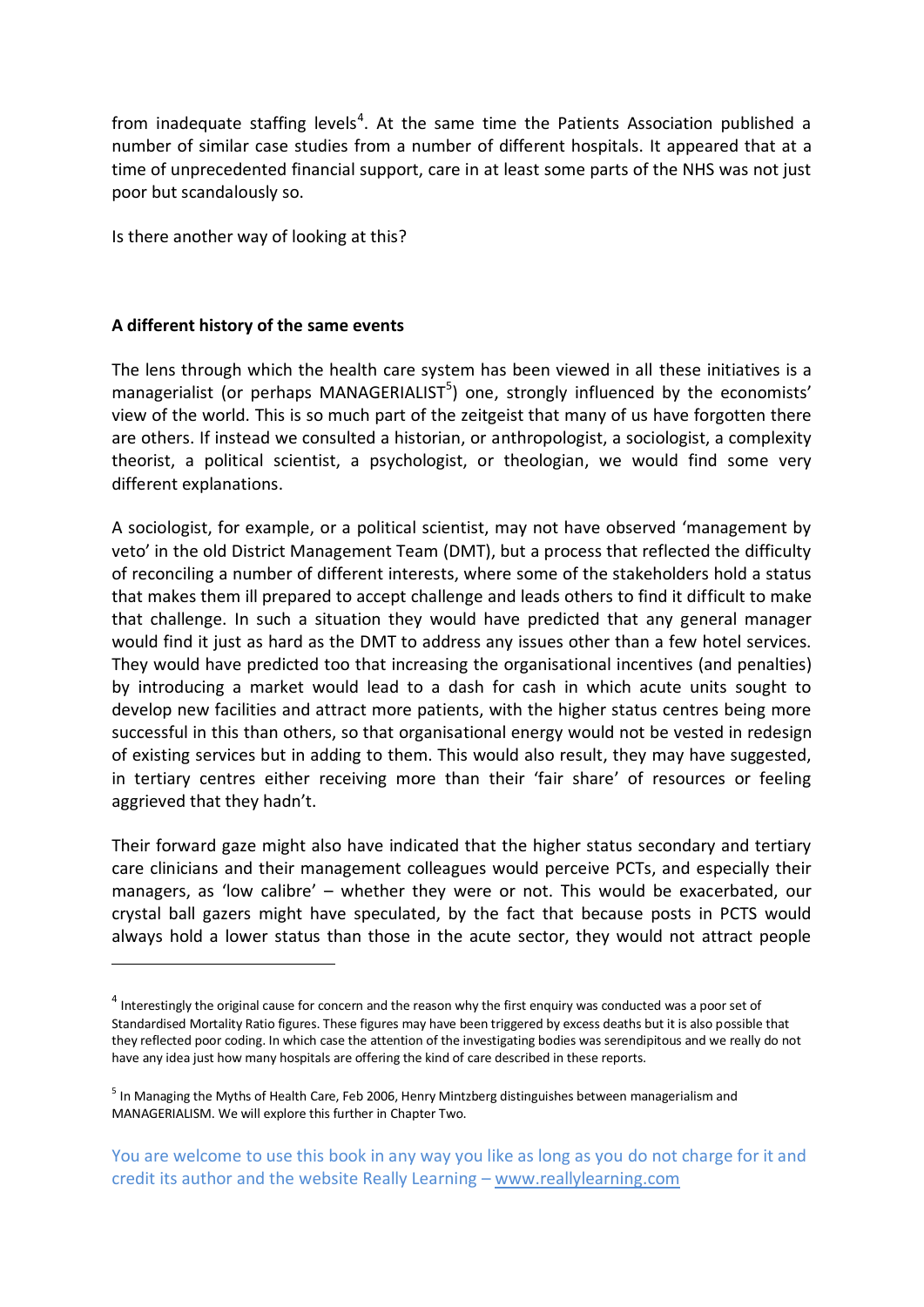determined on a fast track to the top, however rapidly salaries in PCTs were escalated. PCTs would struggle, they may have predicted, to make an impact. Would they have gone as far as suggesting that acute and foundation trusts would see PCTs off – persuading the department of Health that they had 'failed'? Perhaps.

They would certainly have foreseen that all but the most self confident of SHAs would continue the age old practice of supporting acute sector managers in any dispute with primary care or community care colleagues. As a result they would have foreseen that while PCT folk would be able to see that financial pressures on their health economies were leading to short term fixes and fudges they would be unable to do anything about it. They may also have foreseen that PCTs, unable to prompt change in the design of services in the acute sector, would try and keep patients in (cheaper) primary care settings, thus using new resources to duplicate facilities already available in acute centres. These combined with the cult of personal accountability and the resulting inability to convey any bad news upwards, would lead, they may have suggested, to serious financial problems once those short term fixes and fudges could deliver no more 'savings' and the additional costs of duplicate provision and of meeting and monitoring targets kicked in.

How might they have viewed the suggestion in 2006 that increasing the 'power' of 'strategic commissioners' was what is needed? Perhaps they would have suggested that any increase in pressure on acute sector managers would mean they now found themselves between a rock ('powerful' and intransigent commissioners) and a hard place (clinicians who see no reason to change), and that the increasing pressure would lead to an ever more rapid turnover of those managers and their teams – or to a strong desire to increase admission figures.

And their view of the 2010 policy of 'liberating the NHS' from the bureaucracy of the PCTs, transferring commissioning responsibilities to clinicians? Probably as yet another attempt to bring high status autonomous professionals 'inside the tent', doomed to fail for the same reasons as all previous ones.

#### **What is it we have been trying to achieve?**

<u>.</u>

Philosopher / development economist Amartya Sen<sup>6</sup> encourages us to focus on what it is we are trying to achieve rather than on economic processes that are supposed to take us there. So perhaps it is worth being clear just what it is we are trying to achieve.

If the problem is that we have professionals, of sufficiently high status to be able to skew local decisions in their favour, paying insufficient attention to the needs of the tax payer and the population as a whole in their concern to be able to offer ever better services for their

<sup>6</sup> See Development as Freedom Amartya Sen, Oxford University Press 1999

You are welcome to use this book in any way you like as long as you do not charge for it and credit its author and the website Really Learning – www.reallylearning.com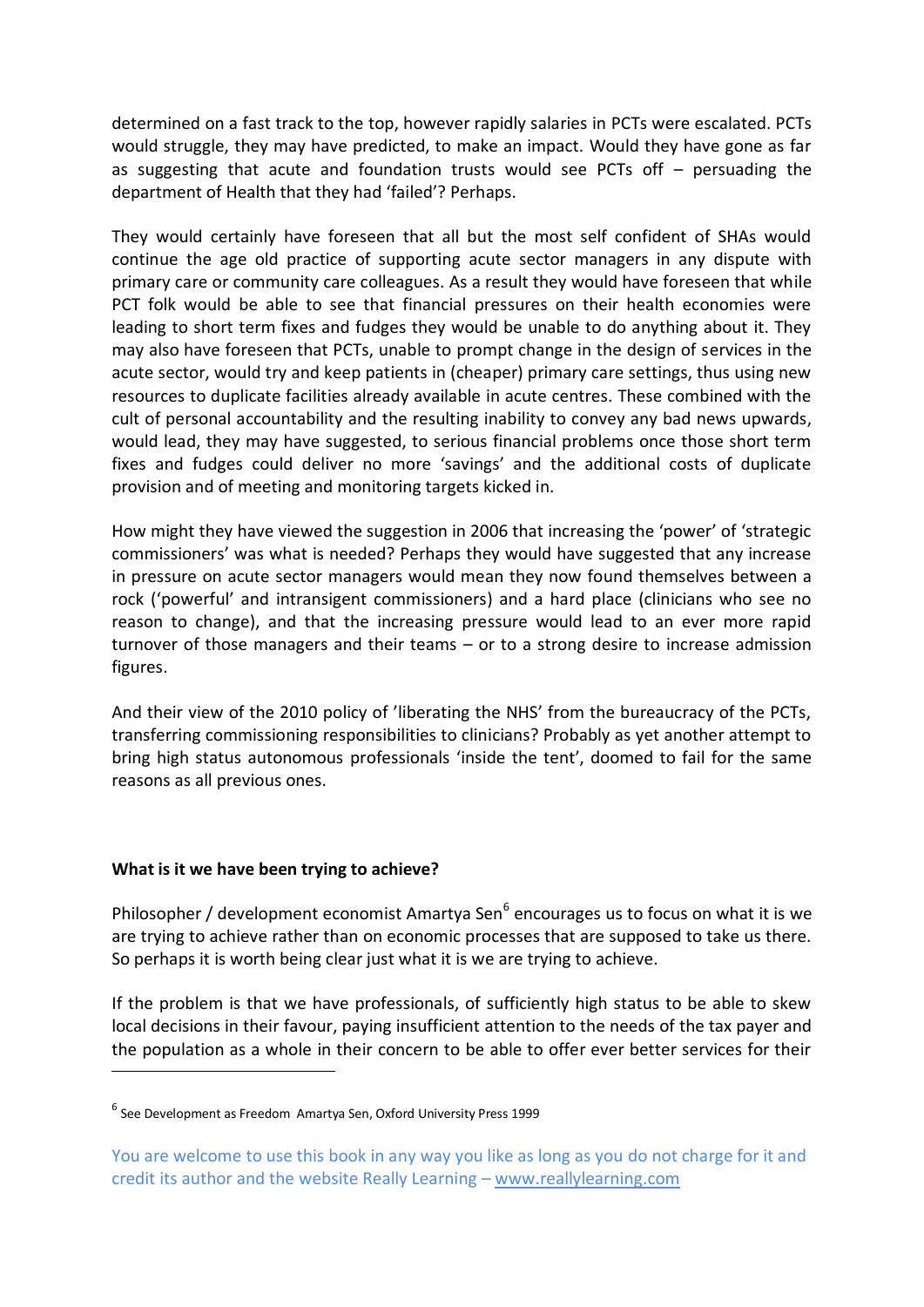own patients, then what we want to achieve is good quality decision making informed by clinical perspectives but not inappropriately influenced by issues of status. The solution is likely to involve high status professionals reflecting proactively on their own practices and the design of services in which they are involved<sup>7</sup>, and taking a collective responsibility for the stewardship of the organisations of which they are a part<sup>8</sup>, and if that is what we are trying to achieve we should give it the explicit attention it deserves.

If we do so, if we think about individuals with sufficiently high status to be able to recruit the media and the public to their cause, we can see they will be able to resist any pressure from managers or politicians to change. We can imagine too that exposing them to a centrally generated specification of best practice will influence some but is likely to antagonise just as many. And we can imagine that increasing either kind of pressure will severely reduce any enthusiasm they may have had for sharing a responsibility for the organisation as a whole.

So, if pressure from managers or from centrally recruited peers will not work what are the influences that will prompt high status individuals to design or accept change? There are several (our sociology or political science observers may suggest) and they all involve allowing<sup>9</sup> individuals to see for themselves that change is both necessary and possible.

#### *1. Information*

-

Information about how their practice and their service compares with that of others, or with their own practice/service over time, allows practitioners to reflect on what aspects of their practice and their service they could valuably change. The information needs to be credible (based on robust and relevant data) and presented in a way that is meaningful to those concerned (analysed in terms of activity clusters at the right level of detail/aggregation, for example). $^{10}$ 

 $<sup>7</sup>$  Making good use of resources will always involve a consideration of whether savings can be made in some areas to allow</sup> investments in others. When savings have to be made there are four major means of doing so: cuts, rationalisation of services, redesign of services, and reflection by practitioners on individual practice. In a healthy system all four are used, starting with the last – reflection by individual practitioners. In organisations with a connected hierarchy in which the front line broadly accept the authority of their managers, in which there are organisationally sanctioned incentives for individuals and teams to reflect and redesign, this is what happens. However where the hierarchy is disconnected and especially where high status groups can operate with considerable autonomy, there is a tendency instead to focus only on cuts and rationalisation and not on redesign and reflection. *See Chapter Six for more about this.* 

<sup>&</sup>lt;sup>8</sup> There is some evidence in the States of clinicians being actively involved in the stewardship of some of what are regarded as the best hospitals and hospital systems (e.g. Kaiser Permanente, Mayo Clinics, Massachusetts General among others).

<sup>&</sup>lt;sup>9</sup> 'Encouraging' may be as useful a word here as allowing, but only if it does not stray into 'requiring'.

You are welcome to use this book in any way you like as long as you do not charge for it and credit its author and the website Really Learning – www.reallylearning.com  $10$  Interestingly, one centrally driven initiative in the late '80s did focus on information. Work undertaken at six Resource Management Initiative pilot sites brought clinicians and managers together as they devised means of implementing clinical information systems from which information could be drawn for clinical (delivery and audit) and managerial (resource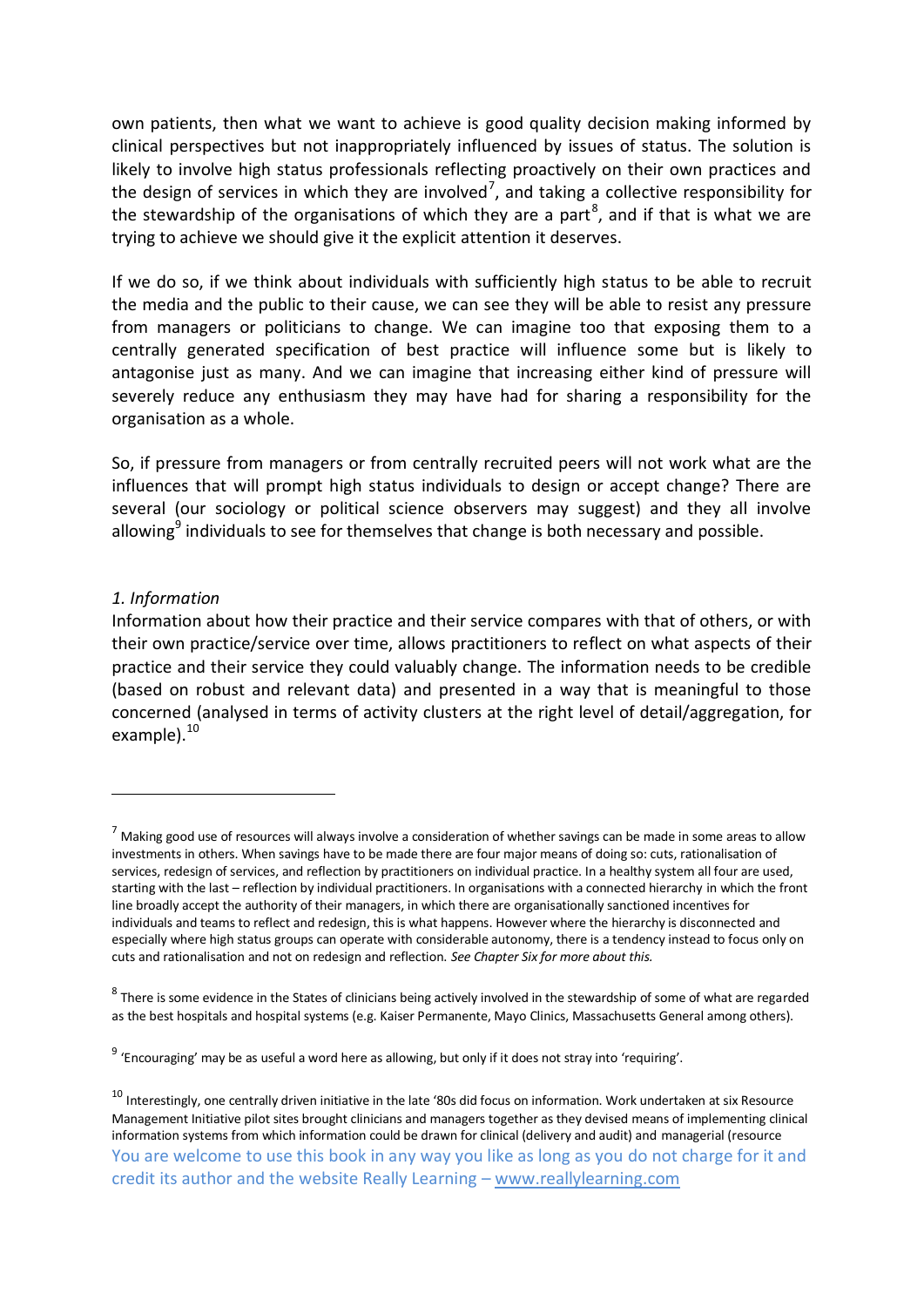#### *2. Peer example.*

While *pressure* from peers can be resisted, opportunities to discover that the practice of peers and the design of their services is different, and exploring the implications of those differences, can lead to very constructive reflections on both of these. Engaging in this process of discovery is likely, however, to be resisted unless one of the two following features is present:

## *3. Managers who genuinely care about the care that is being offered and who want to help clinicians improve that care.<sup>11</sup>*

When managers care first about care and only then about their organisations (as the best means of offering good care), and demonstrate that commitment by taking an active interest and by responding creatively and quickly to clinical suggestions about service improvements, then their credibility will allow them to draw attention to some of the opportunities described above.

This enthusiasm for care cannot deter them from stating clearly financial and other realities, and they must demonstrate their competence at dealing with managerial processes, but they must be driven first by concern for effective care, and definitely not by a primary concern for balancing books which allows care to suffer in order to achieve it.

*4. Thought leaders who are from a high status group who don't impose their own prescriptions for action but who hold high expectations of the performance of others.* Similarly the credibility of these individuals allows them to provide the challenges and support that encourage mature reflection rather than defensive resistance.

#### *5. Organisational stewardship.*

-

Where high status clinicians are allowed and encouraged to form some kind of 'clinical senate' whose brief is to shape the organisation's strategy, to ensure the consultant body understands the internal and external pressures that make it the best way forward, and to

 $11$  For a discussion of what we mean by care see Chapter Five

deployment and organisational performance monitoring) purposes. Unfortunately it was overtaken by the advent of the internal market, and the formal evaluation, using the dominant economic lens again, found it had not improved clinical or financial outcomes, despite the major impact it had had on clinical-managerial relationships. A sociology lens might have indicated that these just hadn't had time to yield tangible results, but that they were well on the way to doing so.

Now that an interest in information has re-surfaced, this time energised from a patient perspective (what do patients want to know about outcomes) and by the needs of boards of foundation trusts to take responsibility for the fortunes of their organisation, some useful work has been done identifying the kind of information needed for effective decisions about deploying resources and monitoring sub-organisational performance. If this is to yield genuine improvements in efficiency and effectiveness it will need to reinvent or build on the approaches of some of the RMI sites. This will mean taking a totally different approach from the national IT project now called Connecting for health which has chosen to focus entirely on lowest common denominator data for clinical delivery, ignoring the opportunity to help clinicians (and managers) understand and control costs, as well as incur and monitor them.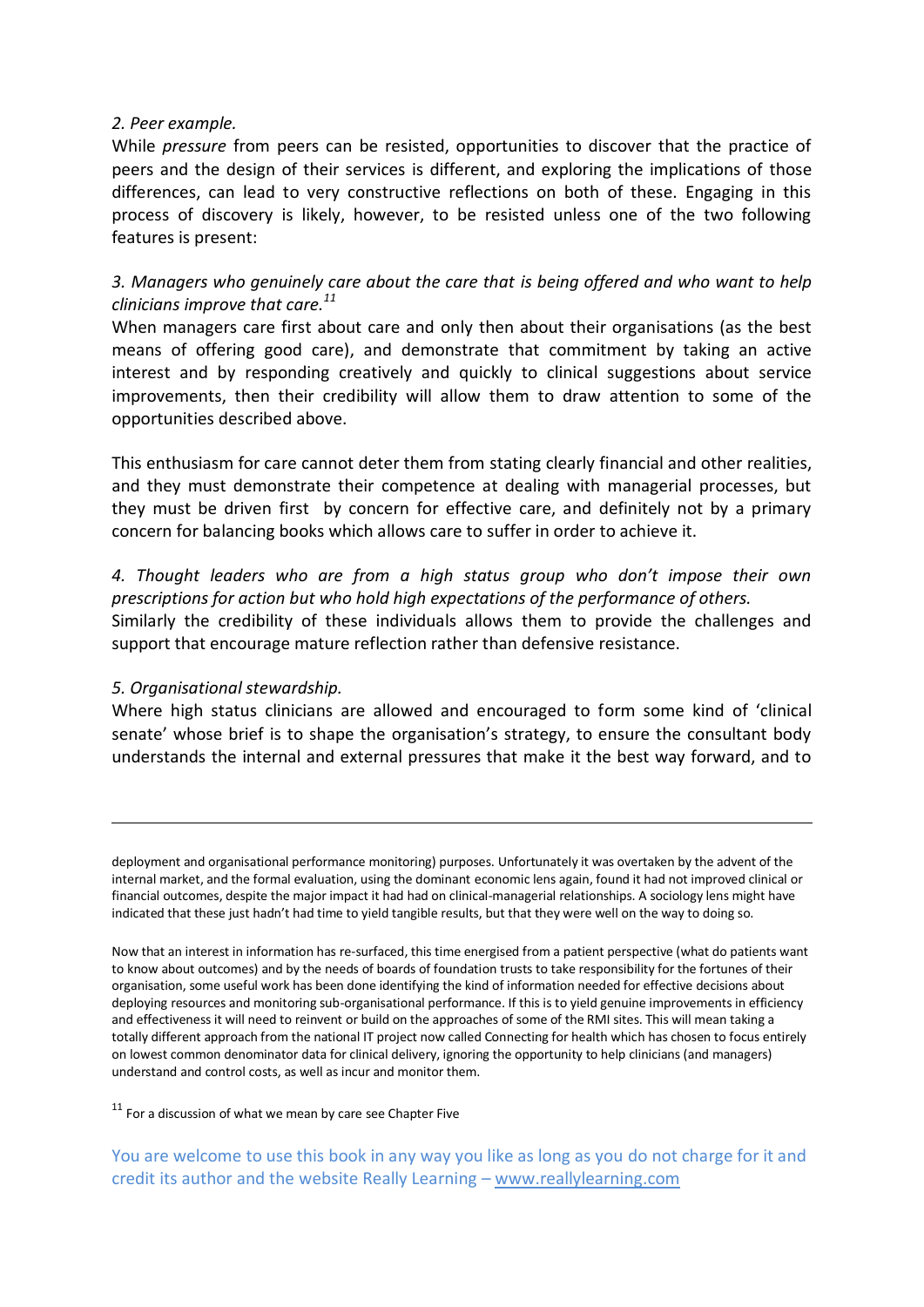challenge behaviours and practices that are not consistent with that direction, then results can be impressive.

## *6. First hand stories from patients and from other HCPs.*

While second or third hand stories and written complaints can be dismissed and the motives of their authors impugned, first hand stories are a different matter. These can reflect the experiences of patients or those of other HCPs. It is often one of the most valuable outcomes of discussions about care pathways – as long as the highest status people are in the room to hear the stories, and often they are not; and as long as the discussions are well facilitated so they consist of personal narratives (this is what I experienced) rather than accusation and blame (this is what you did).

## *7. And especially when these become embedded into the culture of the organisation.*

We can imagine that while one or two of these methods are helpful, if they became embedded in 'the way we do things round here' their impact would be very much greater. So we can suggest, and quite strongly, that it is a shift in the culture of this kind that is what is needed.

## **Could world class commissioning from foundation trusts have taken us there?**

Looking through the economic, or MANAGERIALIST lens 'strategic commissioners' were encouraged to:

- draft legally binding contracts skilfully, using knowledge gained from poachers turned gamekeepers (people with a good knowledge of acute sector provision),
- build in penalty clauses for underperformance on a number of dimensions,
- monitor that performance carefully and exercise their power to enforce the contract provisions

on the basis that organisations would then '*have*' to deliver quality, efficiency, effectiveness …etc

Using instead a sociology or political science lens we might have said, 'yes, but *how* will the organisations do this?' 'How will tough contracts lead to the kind of behaviours just described?' A historian would have observed that similar pressures have not had this effect in the past. An anthropologist would have noted that when people resist change they do so for a reason: ' For anthropologists resistance to reforms is not to do with complacency, backwardness, laziness, inefficiency etc. Opposition is encapsulated in a whole symbolic complex through which people can feel their realities traduced.'  $12$  They would have encouraged us to ask ourselves how 'tough commissioning' overcomes those feelings that realities are being traduced.

<u>.</u>

<sup>&</sup>lt;sup>12</sup> McDonald. M. Chapter 4. Audit Cultures Ed Strathern M [2000]

You are welcome to use this book in any way you like as long as you do not charge for it and credit its author and the website Really Learning – www.reallylearning.com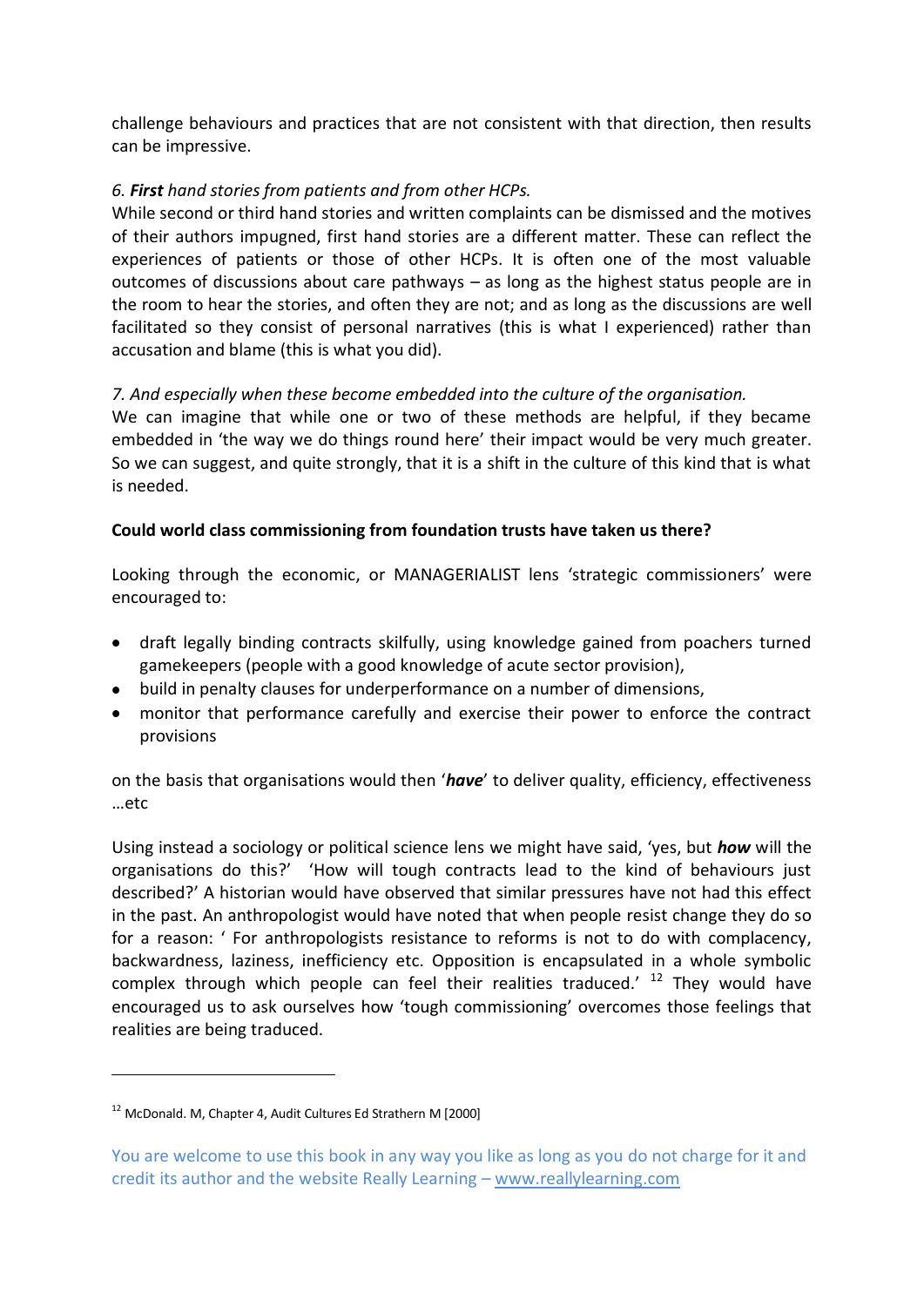If, as we approach clinical commissioning, we keep in mind that what we want is clinicians in all care settings reflecting on their own practice and on the design of the services in which they are involved then, instead of emphasizing the toughness of the contract, we will encourage commissioners to focus explicitly on this dialogue between all those concerned with the provision of care.

To do this though we need to understand much more about the dynamics at play. We need to understand what it is that stops clinicians reflecting on their own practice, and on the design of services in which they are involved, in ways that draw on their creativity and good will. We need to see the health care system as very, very, much more than a set of transactions between purchasers and providers. Just as importantly we need to understand how it is possible that health care has ever been described in that way.

This is vitally important, not only because the NHS does not currently meet the legitimate expectations of its patients, nor because of the country's current financial problems, but also because of the very great impact that sociodemographic shifts (rapidly increasing longevity and equally significant decrease in birth rates) will have on demand for health services and our ability to pay for it. Increasingly policy makers and commentators are making the case for a paradigm shift, a shift in which services are radically reformed and attitudes seismically refashioned.

The shift being pursued at the moment, as described above, is one devised largely by economists who believe that the public services have been captured by the vested interests of producers and whose remedy is choice, competition and regulation leading to innovation and hence increasing efficiency and productivity.

This view of providers as self interested units of production contrasts with others that see professionals as society's way of dealing with uncertainty (its only way in some cases) and the need for professionals not to abandon their concern for society and its members and become self interested, depersonalised units of production. These other views have not been sufficiently heard or understood, and the following chapters in this book explore them and look at what happens to care when they are not.

In other words, even if is 'true' $13$  that public services have been captured by the vested interests of the producers, that is a very high level abstraction, so distant from the level at which real people act and interact as to be, on its own, useless. The important question that should always accompany it is '*how* have the vested interests of producers captured the public services?' If we understand *that* we can begin to devise means of releasing services from that capture. When we understand that we can find means that allow all those involved (patients, tax payers, professionals and policy makers) to flourish.

-

 $13$  By which I mean that this phrase is one way among many of describing in a short hand manner the complex reality which is too big to be described in full and so can only be discussed in ways that do not represent it fully

You are welcome to use this book in any way you like as long as you do not charge for it and credit its author and the website Really Learning – www.reallylearning.com